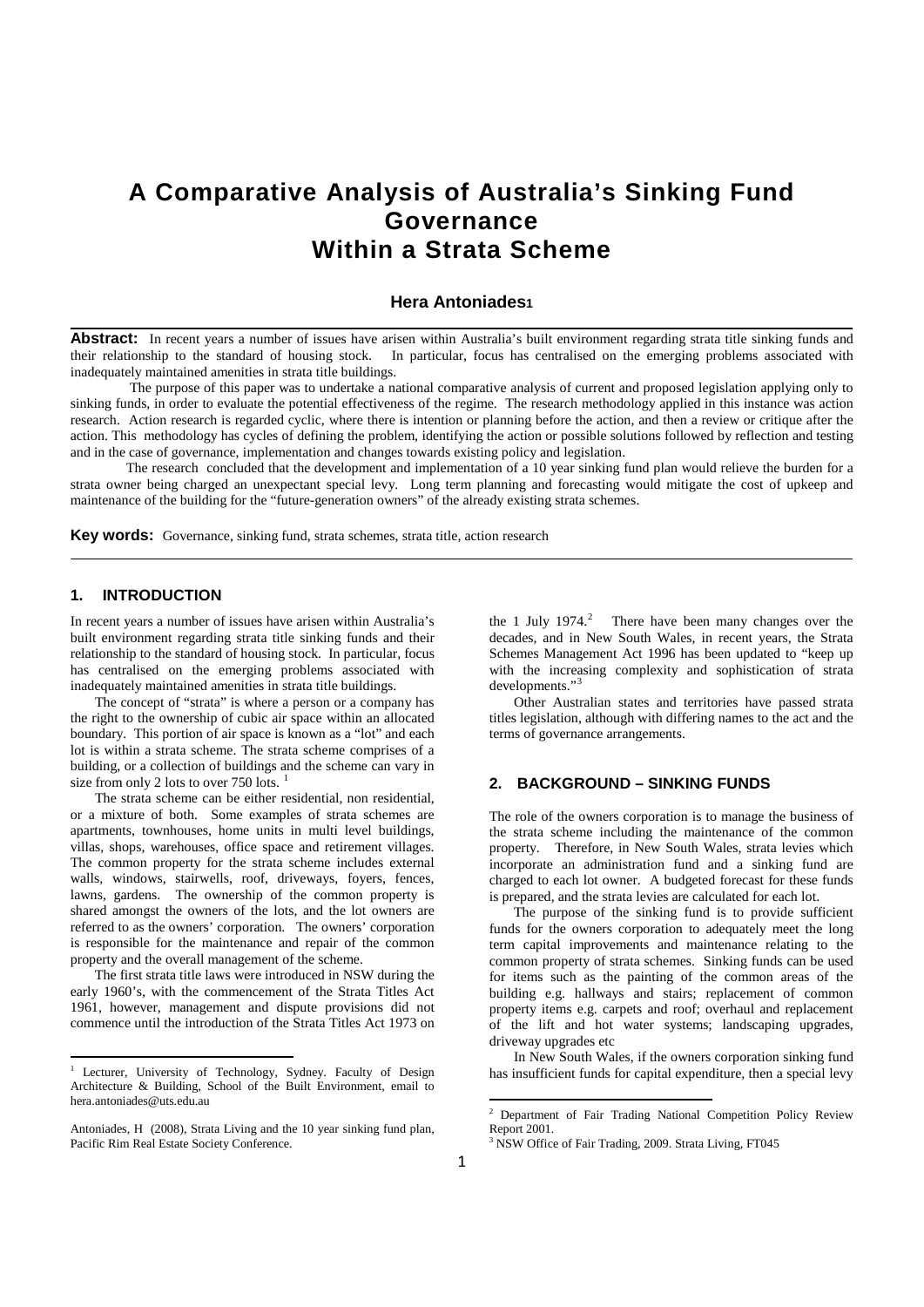can be raised to cover the cost of the expenditure<sup>[4](#page-1-0)</sup>. However, this can disadvantage lot owners, who perhaps are not in a financial position to unexpectantly meet this financial contribution. This dissatisfaction is further supported by a survey undertaken during 2008 and 2009 by the University of New South Wales,<sup>[5](#page-1-1)</sup> where one-third of survey respondents commented that special levies were raised because the owners corporation had not budgeted adequately for major capital works.

 In a discussion paper, written by the Property Council of Australia, in 2005, [6](#page-1-2) it was stated that a "level playing field for strata title schemes" was desirable. In other words all strata schemes should have adequate funds so "that sufficient reserves are able to meet future capital expenditure requirements". The Property Council of Australia argued that it was "critical" to adequately provide for the buildings, because "cities, urban and regional areas could suffer from an ugly blight of undermaintained strata buildings into the future".

 In July 2005 at the Strata and Community Title Australia conference[7](#page-1-3) , Gary F Bugden discussed many of the concerns challenging strata title owners, and highlighted issues such as the large number of poorly maintained older buildings and if there was no "prospect of addressing the degradation of the building" then perhaps it was necessary to commence a complete redevelopment of the area and the buildings.

 In New South Wales, the Strata Schemes Management Act 1996 underwent two major reviews, in consultation with the public.<sup>[8](#page-1-4)</sup> Effectively from 7<sup>th</sup> February 2005 and onwards, all new strata schemes coming into existence are required to prepare a 10 year sinking fund plan; and from  $1<sup>st</sup>$  July 2006, there was a four phase implementation of the 10 year sinking fund plan for existing schemes.

 Therefore, the introduction of the 10 year sinking fund plan in New South Wales is designed to overcome the need to charge huge "one-off" amounts to lot owners. The aim of the 10 year sinking fund is to build up reserves for these future capital costs. Additionally, the long-term planning and forecasting would mitigate the cost of upkeep and maintenance of the building for the "future-generation owners" of the strata schemes.

 A survey of strata owners in New South Wales, was undertaken and analysed during  $2007$ .<sup>[9](#page-1-5)</sup> The survey focused on issues relating to the financial aspects of the current strata levies and the total lot numbers within the lot owners' strata scheme. The respondents generally considered the implementation of the 10 year sinking fund plan to be a very good idea, however concerns were raised that the 10 year sinking fund projection was an additional financial commitment when in some cases the respondents had only owned the unit a relatively short time, in comparison to the age of the strata scheme.

**.** 

A larger study undertaken during  $2008$  and  $2009^{10}$  $2009^{10}$  $2009^{10}$ concluded that just over one in ten respondents considered the overall condition of their building to be poor and identified nonrectified defects and structural issues, as the most common problems. This included water ingress, water leaks in internal areas, defective services (e.g. broken lifts or air conditioners, electrical faults, cracking to internal and external structures, poor<br>fire and safety compliance. Almost two-thirds of the fire and safety compliance. respondents who owned a property that was built since 1997, commented on the ongoing defects in their building.

 The survey concluded by stating that "Poor management of major repairs and maintenance in strata properties has implications for the quality of life of tens of thousands of people in NSW and billions of dollars worth of assets."

Indeed recent published literature echoes similar concerns. For instance Randolph  $(2007)^{11}$  $(2007)^{11}$  $(2007)^{11}$ , comments "no process has been devised to deal with blocks that are at the end of their physical or economic life" and Sherry  $(2006)^{12}$  $(2006)^{12}$  $(2006)^{12}$  discusses the need to redevelop older strata schemes in New South Wales as the buildings reach the end of their "life cycle".

# **3. RESEARCH OBJECTIVE and METHODOLOGY**

Currently, the regulatory regime applying to sinking funds is established at the state and territory level. The purpose of this paper is to undertake a national comparative analysis of current and proposed legislation applying to sinking funds in a strata scheme, in order to evaluate the potential effectiveness of the regime. The research methodology applied in this instance was action research. Action research is regarded cyclic, where there is intention or planning before the action, and then a review or critique after the action.<sup>[13](#page-1-9)</sup> Action research has also been defined as "bringing together action and reflection, theory and practice".<sup>14</sup> This methodology has cycles of defining the This methodology has cycles of defining the problem, identifying the action or possible solutions followed by reflection, testing and in the case of governance, implementation and changes towards existing policy and legislation.

### **4. SINKING FUNDS**

In comparing the legislative regimes for sinking fund requirements, within Australia, it is important to note that across each jurisdiction there are differing terms to describe strata schemes and owners' corporation. For example as shown below in Figure 1, in Queensland, Victoria, and Tasmania, the "Owners Corporation" is identified as the "Body Corporate".

1

<span id="page-1-6"></span><span id="page-1-1"></span><span id="page-1-0"></span><sup>&</sup>lt;sup>4</sup> Strata Schemes Management Act 1996, Division 2<br><sup>5</sup> Easthope, H. Randolph, B. Judd, S. (2009) Managing Major Repairs in Residential Strata Developments in NSW, a study by the City Futures Research Centre at UNSW, Built Environment July 2009. Survey was undertaken between 2008 and April 2009, with 244 valid responses.

<span id="page-1-7"></span><span id="page-1-2"></span><sup>6</sup> Property Council of Australia, 2005, Discussion paper, submission of sinking funds.

<span id="page-1-8"></span><span id="page-1-3"></span>Strata and Community Title in Australia for the  $21<sup>st</sup>$  Century Conference: Strata and community Titles in Australia – Issues 1 Current Challenges, presented by Gary F Bugden, Griffith University.

<span id="page-1-9"></span><span id="page-1-4"></span>NSW Government, (2004) Strata Schemes in 2004-the further issues Discussion Paper and Government Issues Paper (2003) Living in Strata Development in 2003.

<span id="page-1-10"></span><span id="page-1-5"></span>Antoniades, H 2008, Strata Living and the 10 year sinking fund plan, Pacific Rim Real Estate Society Conference.

<sup>&</sup>lt;sup>10</sup>Easthope, H. Randolph, B. Judd, S. (2009) Managing Major Repairs in Residential Strata Developments in NSW, a study by the City Futures Research Centre at UNSW, Built Environment July 2009

<sup>11</sup> Randolph, B. Easthope, H. (2007) Governing the Compact City: The Governance of Strata Title Developments in Sydney.

<sup>&</sup>lt;sup>12</sup> Sherry, C. (2006) Termination of Strata Schemes in New South Wales – Proposals for reform, Australian Property Law Journal.

<sup>&</sup>lt;sup>13</sup> Dick, B http://scu.edu.au/schools/gcm/ar/art/arthesis.html accessed

[<sup>26/07/2010</sup>](http://scu.edu.au/schools/gcm/ar/art/arthesis.html%20accessed%2026/07/2010) University of Queensland

<sup>&</sup>lt;sup>14</sup> Reason. P., & Bradbury, H (2006) Handbook of Action Research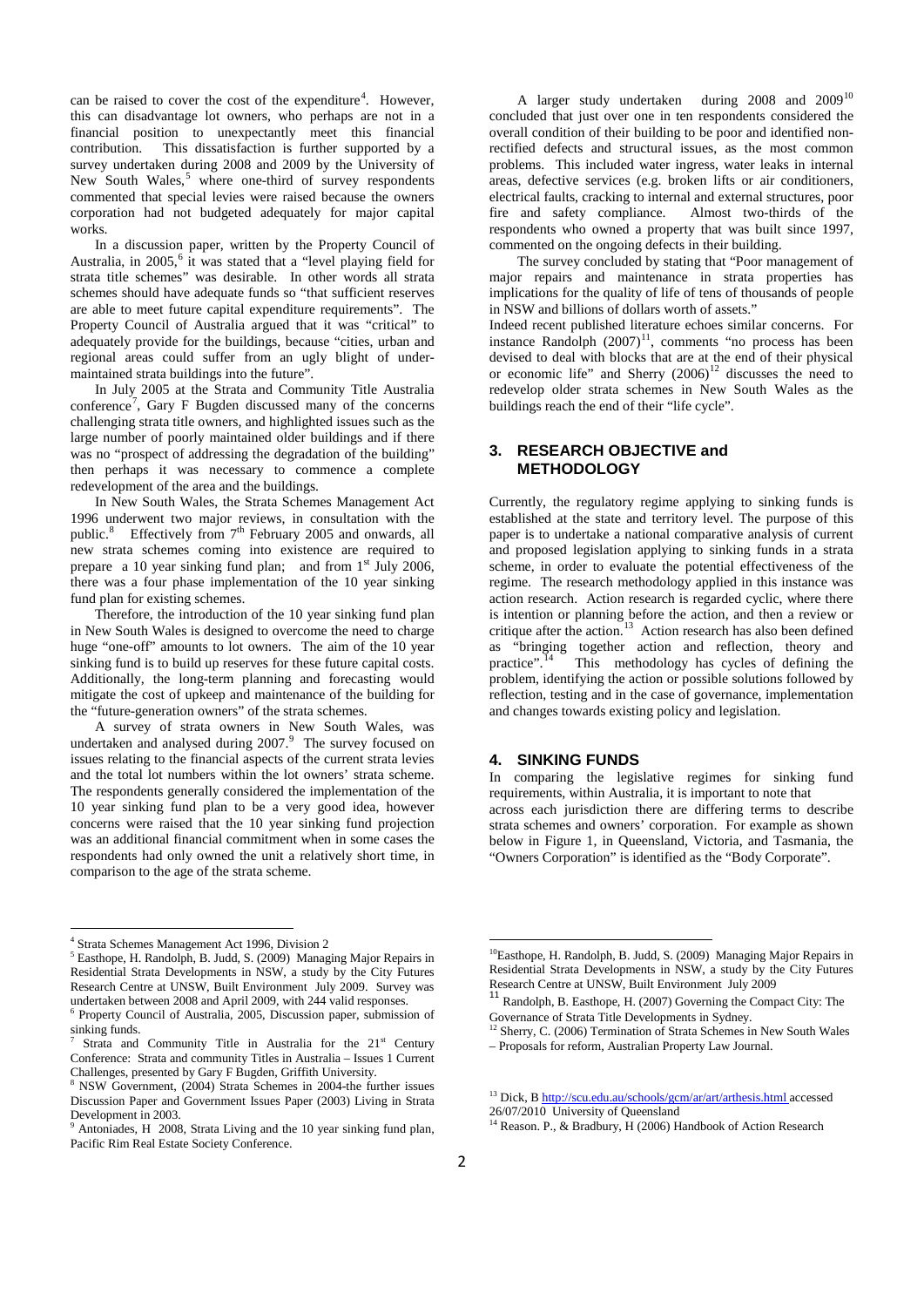| <b>State/Territory</b>              | <b>Strata Schemes</b>            | <b>Owners Corporation</b>                |
|-------------------------------------|----------------------------------|------------------------------------------|
| <b>NSW</b>                          | <b>Strata Schemes</b>            | <b>Owners Corporation</b>                |
| OLD                                 | <b>Community Title</b><br>Scheme | <b>Body Corporate</b>                    |
| ACT                                 | Unit Title/ Community            | Body Corporate or<br><b>Owners Corp.</b> |
| <b>VICTORIA</b>                     | <b>Subdivision Strata</b>        | <b>Owners Corporation</b>                |
| <b>TASMANIA</b>                     | Strata Scheme                    | <b>Body Corporate</b>                    |
| <b>NORTHERN</b><br><b>TERRITORY</b> | Unit Title                       | Management<br>Corporation                |
| <b>SOUTH</b><br><b>AUSTRALIA</b>    | <b>Strata Scheme</b>             | <b>Strata Corporation</b>                |
| <b>WESTERN</b><br><b>AUSTRALIA</b>  | Strata Scheme                    | Strata Company                           |

#### **COMPARISON OF VARYING TERMS USED IN EACH JURSIDICTION ACCROSS AUSTRALIA**

#### *Figure 1*

**Source:** *Extract from The Law of strata title in Australia: A jurisdictional stocktake*

#### *4.1 SINKING FUNDS in New South Wales*

With major reviews to the Strata Schemes Management Act 1996, New South Wales underwent substantial changes to the management of the sinking fund within a strata scheme.

Currently, Part 3, of the Act, s 66 and s 69 requires the owners corporation to establish an administrative fund and a sinking fund respectively. The administration fund is used for the recurrent expenses relating to the common property. This would include expenses for the day-to-day activities of the strata scheme such as minor repairs, payment of the insurance premiums, maintenance of the gardens and lawns; and the sinking fund meets expenses of a capital nature such as major repairs or improvements to the common property, painting the buildings or replacing fixtures or fittings, roof, gutters and fences. However, there are some minor exceptions for the sinking fund requirement where strata schemes comprise of 2 lots.

 There is provision under s 75 and s 76 of the Act, to levy the necessary contribution for the administration and sinking funds, and furthermore, s 75A requires the owners corporation to prepare a 10 year sinking fund plan. However, the owners corporation can either engage expert assistance or if they are of the opinion that there is sufficient expertise amongst the owners, then the owners corporation may prepare the 10 year sinking fund plan.

<span id="page-2-3"></span><span id="page-2-2"></span><span id="page-2-1"></span><span id="page-2-0"></span> Currently, there are no penalties in the legislation if the owners corporation does not develop and adopt a 10 year sinking fund plan. This is considered to be a major weakness with the existing legislation, because the sinking fund will not accumulate sufficient reserves to adequately cover the capital expenses of the common property within the strata scheme. Buildings need to be maintained regularly to retain their value. Long term planning and forecasting would mitigate the cost of upkeep and maintenance of the building.

### *4.2 SINKING FUNDS IN QUEENSLAND*

In Queensland, Strata Title is regulated under the principle Act, called the Body Corporate and Community Management Act 1997 (the BCCM), and complimented with a variety of regulation modules specific to the type of Strata Schemes ranging from large and small lots, residential complexes, serviced apartments, business purposes, hotels and resorts.

 The sinking fund requirements are detailed in the Standard Module Regulation 2008 under s 79 1  $(i)^{15}$  $(i)^{15}$  $(i)^{15}$  and under the Accommodation Module Regulation 2008 under s  $78 \text{ } 1 \text{ } (i)$ <sup>16</sup>. The regulations seek a "detailed and comprehensive estimate" for the schemes first 10 financial years and specify that an estimate for the repainting of common property and buildings must be included. The maximum penalty for non compliance is set at 150 penalty units. This penalty is vastly different from New South Wales which has no penalty provided in the legislation.

 Furthermore, in Queensland, section 139, parts 1 and 3 under the Standard Module Regulation, and section 137, parts 1 and 3 under the Accommodation Module Regulation, stipulates the requirement for the sinking fund budget to be adopted. Again, in New South Wales, there is no such requirement to enforce the 10 year sinking fund plan. Additionally in Queensland, the sinking fund must maintain the necessary funds required for the current financial year and to have an appropriate "proportional share" of funds accumulated over the next 9 years. The regulations also provide detailed examples on the method used for the "proportional share" calculation.

 Therefore, in comparison with New South Wales, the Queensland regime appears to be more rigorous with regards to the accumulated funds in the sinking fund, and the enforcement of the 10 year sinking fund plan.

#### *4.3 SINKING FUNDS IN VICTORIA*

The Owners Corporation Act 2006 and the Owners Corporations Regulations 2007 oversee the Strata title regime in Victoria.

Under s 23, part 1, of the Act<sup>[17](#page-2-2)</sup> the owners corporation has the authority to set annual fees to cover expenses such as the general administration, maintenance, repairs, insurance, and other recurrent obligations of the strata scheme; and part 2 provides that if a maintenance plan has been approved by the owners corporation, then the annual fees must also include any fees "designated" for the purpose of the maintenance plan.

 However, there is no provision for a mandatory sinking fund or a 10 years sinking fund plan, as there is in comparison with New South Wales, and also Queensland. There is provision however, under section 24<sup>[18](#page-2-3)</sup> for the levy of "extraordinary fees". This would appear to be the equivalent of a "special purpose levy" which is used in New South Wales, however, the Victorian legislation imposes conditions. Generally if there are insufficient funds in the sinking fund of the strata scheme then a special purpose levy can be raised.

1

<sup>15</sup> Body Corporate and Community Management (Standard Module) Regulation 2008 (Qld).

<sup>16</sup> Body Corporate and Community Management (Accommodation Module) Regulation 2008

Owners Corporation Act 2006

<sup>&</sup>lt;sup>18</sup> Owners Corporation Act 2006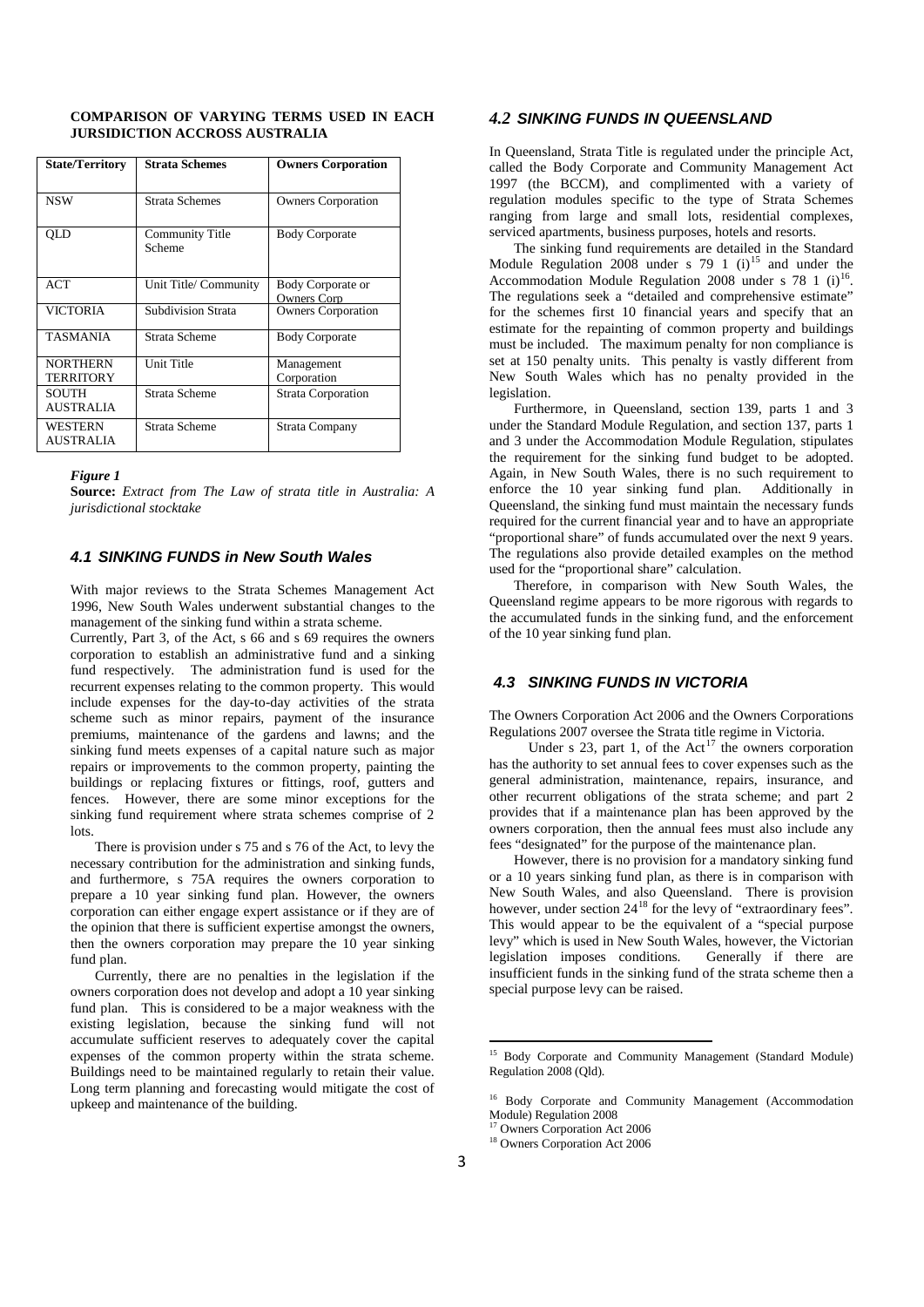Therefore, Victoria does not enforce a mandatory accumulated sinking fund account and only makes reference to an optional maintenance plan, if adopted by the owners corporation. If the sinking fund is inadequately costed and budgeted, the consequential impact on depleted amenities in strata schemes will invariably lead to poor quality maintenance and deterioration of the common property, a lower standard of living for the occupiers and potential loss of appreciated value on the real property.

### *4.4 SINKING FUNDS IN THE AUTRALIAN CAPITAL TERRITORY*

Sinking fund legislation in the Australian Capital Territory is regulated by the Unit Titles Act 2001 (ACT). Under s 59 there is provision for the establishment of a general fund account for the purpose of the general administration of the corporation, and if required, the establishment of a fund for particular purposes. The levies for the day-to-day expenses of the corporation are held in the administrative fund, whilst funds for a specific purpose and relating to capital items are held in the "special purpose fund". This appears to be similar to the sinking fund legislation requirements in New South Wales, and also Queensland.

 Additionally, in the Unit Titles Act 2001 (ACT), s 61 provides for the establishment of a sinking fund if there are 4 or more units in the strata plan. It is also permissible, with conditions, to transfer funds from the special purpose fund, to the sinking fund. The sinking fund cover items such as the painting or repainting of any building that forms part of the common property, repair or replacement of fixtures and fittings, and anything else on the common property.

Section 62 stipulates that the owners corporation must prepare an initial 10 year plan and s 63 requires a review of the initial sinking fund plan, and if necessary, to amend the plan not later than 4 years after the plan is approved. Under s 63A if the owners corporation had an initial sinking fund plan, then the owners corporation must prepare a plan every 10 years, and s 63B requires a review of the sinking fund plan, and if necessary to amend the plan not later than 5 years after the plan was approved.

 The Unit Titles Act 2001 (ACT) has very stringent requirements for budget review of the 10 year sinking fund plan, in comparison to New South Wales, but is similar in terms of the accumulation of funds required for sinking funds in Queensland.

## *4.5 SINKING FUNDS IN TASMANIA*

There have been significant changes to the regulation of Strata title in Tasmania, particularly with the introduction of the Strata Titles Act 1998 (Tas).

 Under s 82 a body corporate must maintain a fund for the purpose of covering recurrent expenditure and capital expenditure. The fund may also be subdivided into these two funds or the fund may be combined. This is different from sinking fund legislation in New South Wales and Queensland, where the funds must be kept separately, and if a transfer of money between the two accounts is required, then certain conditions are imposed to ensure the money is reimbursed to the appropriate fund.

<span id="page-3-0"></span> Section 83 provides for the provision of a levy for the purposes of raising an amount necessary to meet other anticipated expenditure. This concept is similar to the special purpose levy in the New South Wales legislation for sinking funds. However, there is no requirement for the preparation of a 10 year sinking fund plan in Tasmania.

### *4.6 SINKING FUNDS IN SOUTH AUSTRALIA*

In South Australia, sinking fund strata law is covered under the Strata Titles Act 1988 (SA) and also the Community Titles Act 1996 (SA).

 Under the Strata Titles Act 1988, s 27, the owners corporation can raise funds for the general day-to-day expenses and the future expenditure of a capital nature for the strata scheme, with no specific mention of a mandatory sinking fund plan.

 However, in contrast, the Community Titles Act 1996 (SA), under s 116 states that the community corporation must establish an administrative fund and a sinking fund. Furthermore the nonrecurrent expenditure is to be allocated against the sinking fund, whilst the day-to-day expenses are taken from the administrative fund.

 Similar to Tasmania and Victoria, there is no legislative requirement for a 10 year sinking fund in South Australia. Consideration should be given to perhaps provide "seed funding" for needy buildings to kick start a long term sinking fund plan.

# *4.7 SINKING FUNDS IN WESTERN AUSTRALIA*

The Strata Titles Act 1985 (WA) was introduced after a legislative review and a report by the Law Reform Commission of Western Australia.[19](#page-3-0)

 Under s 36, the strata company must establish a fund for the administrative expenses for the common property, and may establish a reserve fund for the purpose of "accumulating funds to meet contingent expenses other than those of a routine nature, and other major expenses of the strata company likely to arise in the future".

 Therefore, the option of a sinking fund for the purpose of capital expenses is similar to the sinking fund legislation in Victoria. As with Tasmania, Victoria and South Australia there is no legislative requirement for a 10 year sinking fund in Western Australia.

#### *4.8 SINKING FUNDS IN THE NORTHERN TERRITORY*

The Unit Titles Act 2001 (NT) regulates sinking funds in the Northern Territory. Specifically, s 61requires the owners corporation to establish a sinking fund plan if there are 4 or more units in the unit plan. The sinking fund can be used for the painting or repainting of any building that is part of the common property, renewal, replacement or repair of fixtures and fittings that are part of the common property and other capital expenses for which the corporation is responsible.

 Under s 62 an initial 10 year sinking fund plan must be prepared by the owners corporation and under s 63 the owners corporation must review the initial sinking fund and if necessary

 $\overline{a}$ 

<sup>&</sup>lt;sup>19</sup> Law reform commission of Western Australia, Discussion paper for a Review of the Strata Titles Act